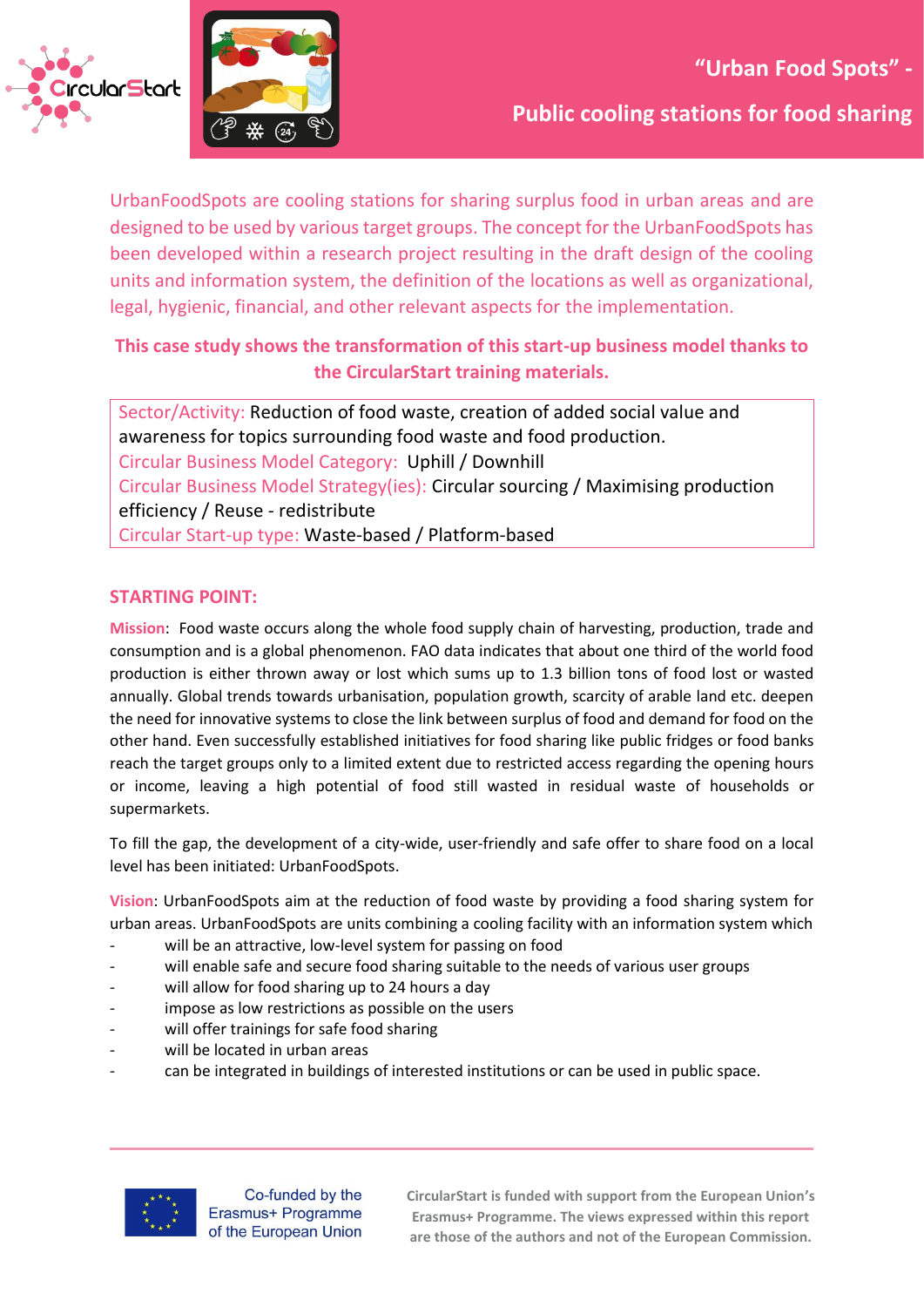



**Public cooling stations for food sharing**

**Values**: UrbanFoodSpots offer physical and virtual opportunities for food sharing and activities for networking, involvement and discussion. One overall aim of the business idea is to raise and propose the fading value of food and the change of business and consumer patterns with the installation of urban cooling stations. UrbanFoodSpots offer benefits in all three dimensions of sustainability, e.g. saving resources or reducing waste deposit costs in the retail sector and economic benefits for the users. Social responsibility becomes a clear and very practical connotation when addressing the topic of food waste. The benefit for the target groups can be described as follows:

- Persons with high risk of poverty receive safe food for free without social marginalisation
- Promotion of community building by establishing local centres for food sharing activities
- Food industry and food trade save disposal costs and assume social responsibility
- Politics and administration are supported in reaching the aim of waste reduction
- Waste reduction and an efficient use of resources result in benefits for economy
- food sharing as socially acceptable activity and enhancing the value of food

| <b>KEY PARTNERS</b>                                                                                                                                                                                                                                                                                                                                                                                                                                                                                                                                                                                                                                                          | <b>HORK</b><br><b>KEY ACTIVITIES</b>                                                                                                                                                                                                                                                                                                                                                                                                                                                                                                                                                                                                                                                                                  | $\cdot$<br><b>VALUE</b><br>টা<br><b>PROPOSITION</b><br>∝                                                                                                                                                                                                                                                                                                                                                                                                                                                                                                                                                                                                                                                                                                                                                                 |                 | <b>CUSTOMER</b><br>8(1)<br><b>RELATIONSHIPS</b>                                                                                                                                                                                                                                                                                                                                                                                                                                                                                                   | e<br>Tři<br><b>CUSTOMER</b><br><b>SEGMENTS</b>                                                                                                                                                                                                                                                                                                                                                                                                                                     |  |
|------------------------------------------------------------------------------------------------------------------------------------------------------------------------------------------------------------------------------------------------------------------------------------------------------------------------------------------------------------------------------------------------------------------------------------------------------------------------------------------------------------------------------------------------------------------------------------------------------------------------------------------------------------------------------|-----------------------------------------------------------------------------------------------------------------------------------------------------------------------------------------------------------------------------------------------------------------------------------------------------------------------------------------------------------------------------------------------------------------------------------------------------------------------------------------------------------------------------------------------------------------------------------------------------------------------------------------------------------------------------------------------------------------------|--------------------------------------------------------------------------------------------------------------------------------------------------------------------------------------------------------------------------------------------------------------------------------------------------------------------------------------------------------------------------------------------------------------------------------------------------------------------------------------------------------------------------------------------------------------------------------------------------------------------------------------------------------------------------------------------------------------------------------------------------------------------------------------------------------------------------|-----------------|---------------------------------------------------------------------------------------------------------------------------------------------------------------------------------------------------------------------------------------------------------------------------------------------------------------------------------------------------------------------------------------------------------------------------------------------------------------------------------------------------------------------------------------------------|------------------------------------------------------------------------------------------------------------------------------------------------------------------------------------------------------------------------------------------------------------------------------------------------------------------------------------------------------------------------------------------------------------------------------------------------------------------------------------|--|
| <b>Potential partners:</b><br>Food retailers, wholesalers, schools,<br>kindergartens, bakeries, refrigeration<br>equipment companies (use and repair<br>of old and defective devices), city<br>administration (parking spaces),<br>recycling - compost, urban gardening<br>platforms? Fruit and vegetables)<br>The role of customers as<br>consumers and suppliers:<br>Citizens of the area around the UFS<br>benefit from free, guaranteed fresh<br>food, as well as the possibility to hand<br>in leftover food after celebrations,<br>before vacation and in everyday life;<br>could also be integrated into the<br>control system of best before dates<br>and edibility. | Key activities:<br>Acquisition of project partners and<br>discussions with potential consumers<br>and suppliers; Testing for accessibility<br>and inclusion; Use / acquire expertise<br>on leftover food and recycling: Which<br>organizations have a particularly high<br>number of leftovers? In what form are<br>free groceries particularly in demand<br>(especially in the UFS system) ?; Are<br>there emotional barriers to accepting<br>free groceries? Can you counteract this<br>with the right messaging?<br>Possible negative effects:<br>power consumption -> solar panels ?;<br>inedible food -> meticulous examination<br>!; unwanted legitimation of food surplus<br>and food waste -> correct framing | <b>Goals and created values:</b><br>Reduction of food waste, social factor<br>by lightening the financial burden for<br>food for families etc., raising awareness<br>of food overproduction and general<br>surplus, financial income through<br>advertising<br>to<br>potential<br>UFS,<br>appreciation of food to which no direct<br>I financial value is tied; Set quantifiable<br>goals to track performance: How many<br>kg of food should be put back into<br>circulation in what time? Reached<br>partners and customers, keep the<br>energy consumption of the cooling<br>systems low -> kWH target?<br>Various purposes:<br>Free<br>food.<br>recycling of surplus food, social meeting<br>point, exchange on topics related to<br>food (production, waste, price & taxes,<br>environmental<br>factors.<br>working |                 | <b>Customer relationship:</b><br>virtual exchange between customer and<br>operator, possible newsletters<br>notifications, notifications adjustable<br>when the product you are looking for is<br>available ?, target group; families,<br>ecologically<br>conscious<br>students,<br>consumers, low-income households,<br>Customers actively<br>expand the<br>circularity of food through their activity<br>as suppliers and consumers. The 'use<br>phase' is extended and the food is given<br>the potential for full utilization.                | Buyers need to see value behind the<br>food even though they have no<br>reference<br>monetary<br>value.<br>"Refrigerator effect", drinks yes / no ?,<br>communication not "free groceries",<br>but something like "participating in a<br>better food cycle", the aim is to have<br>many light users in order to serve a<br>wide range of customers and bring as<br>much food as possible back into<br>circulation, key customers would be<br>lower income → social value creation. |  |
|                                                                                                                                                                                                                                                                                                                                                                                                                                                                                                                                                                                                                                                                              | 畾<br><b>KEY RESOURCES</b><br>তে                                                                                                                                                                                                                                                                                                                                                                                                                                                                                                                                                                                                                                                                                       | conditions) - Can be enjoyed through<br>room design,                                                                                                                                                                                                                                                                                                                                                                                                                                                                                                                                                                                                                                                                                                                                                                     |                 | <b>CHANNELS</b>                                                                                                                                                                                                                                                                                                                                                                                                                                                                                                                                   |                                                                                                                                                                                                                                                                                                                                                                                                                                                                                    |  |
|                                                                                                                                                                                                                                                                                                                                                                                                                                                                                                                                                                                                                                                                              | <b>Resources:</b><br>Refrigerators, electricity, food, parking<br>software developers<br>spaces,<br>and<br>maintenance, hardware construction and<br>maintenance, solar energy ?, food must<br>be edible and not otherwise usable (no<br>competition<br>to<br>models<br>like<br>"toogoodtogo"); Recycling of refrigeration<br>equipment.                                                                                                                                                                                                                                                                                                                                                                              | <b>Possible competition:</b><br>"togoodtogo",<br>vending<br>dumpster,<br>machines?<br>factor:<br>Competitive<br>unsalable residual masses<br>can be<br>attached.                                                                                                                                                                                                                                                                                                                                                                                                                                                                                                                                                                                                                                                         |                 | The supply chain for UFS needs to be<br>built from the ground up, which is a<br>challenge and an opportunity at the<br>same time. The legal basis for the use<br>of food from the trade in order to give it<br>away free of charge, who would be liable<br>and how and whether this liability can<br>be suspended by a declaration by the<br>user would have to be checked.<br>With reverse logistics, food supply<br>chains could be checked and waste<br>along the supply chain could be<br>minimized, and potential for UFS could<br>be found. |                                                                                                                                                                                                                                                                                                                                                                                                                                                                                    |  |
| <b>COSTS</b>                                                                                                                                                                                                                                                                                                                                                                                                                                                                                                                                                                                                                                                                 |                                                                                                                                                                                                                                                                                                                                                                                                                                                                                                                                                                                                                                                                                                                       |                                                                                                                                                                                                                                                                                                                                                                                                                                                                                                                                                                                                                                                                                                                                                                                                                          | <b>REVENUES</b> |                                                                                                                                                                                                                                                                                                                                                                                                                                                                                                                                                   |                                                                                                                                                                                                                                                                                                                                                                                                                                                                                    |  |
| Reduction of eco-social production costs along the food value chain. Social profit indirect. Screens<br>instead of posters for advertising - what is more sustainable in the long term? Running costs could<br>be financed sustainably through advertising income, project partners and project funding; Can<br>UFS be a franchise system? - Infrastructure for residential buildings - e.g. in the courtyard.                                                                                                                                                                                                                                                               |                                                                                                                                                                                                                                                                                                                                                                                                                                                                                                                                                                                                                                                                                                                       | Job creation; UFS as a desirable infrastructure with seating and as a public place to linger,<br>exchange and as an incentive to create local meeting points, composting of food waste, added<br>value for urban gardening associations, theoretically possible application in all urban areas with<br>excess food -> there is potential for scaling                                                                                                                                                                                                                                                                                                                                                                                                                                                                     |                 |                                                                                                                                                                                                                                                                                                                                                                                                                                                                                                                                                   |                                                                                                                                                                                                                                                                                                                                                                                                                                                                                    |  |



Co-funded by the Erasmus+ Programme of the European Union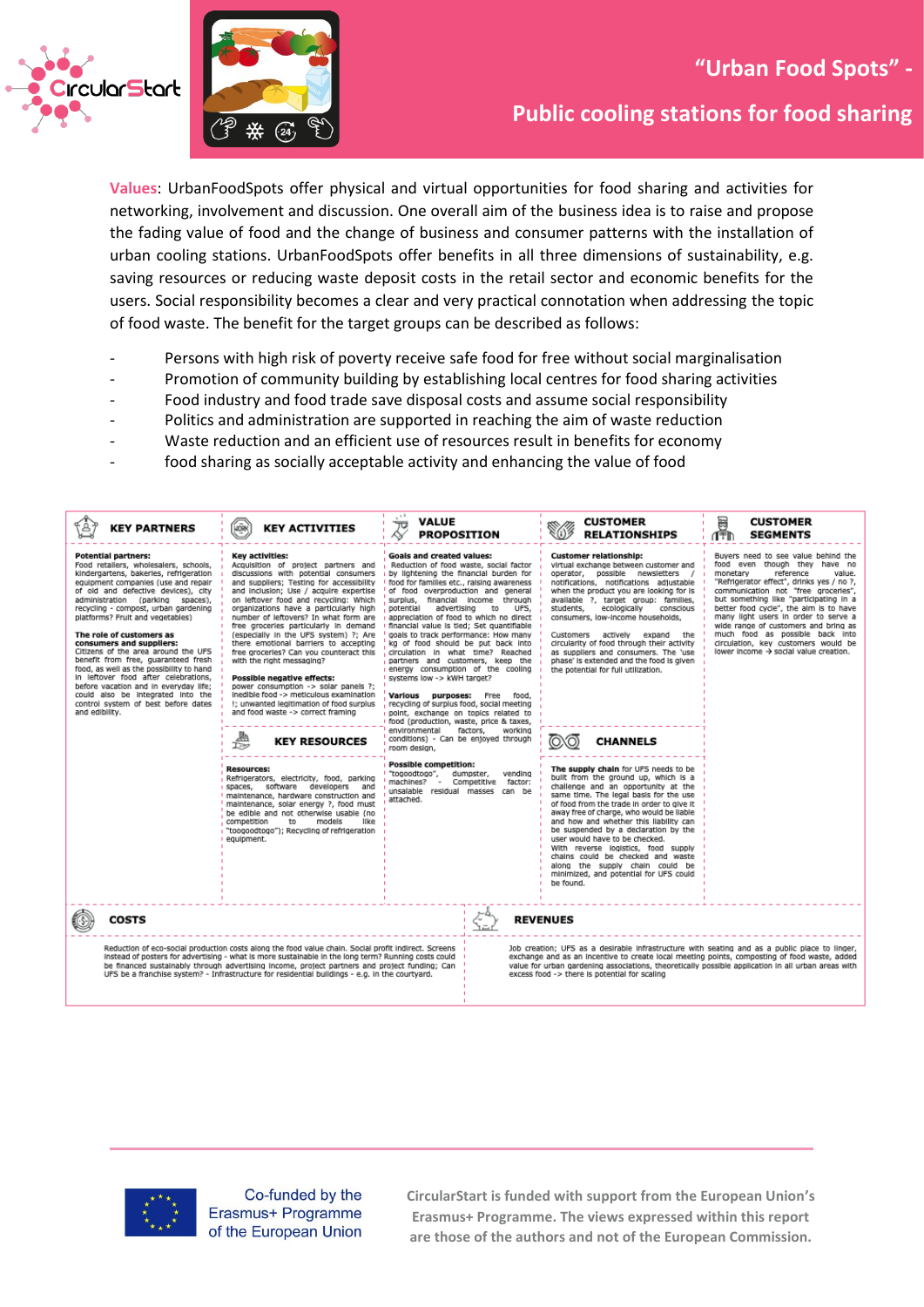





#### **FOLLOWED LEARNING PATH:**

| <b>Units</b> | <b>IDEATION</b>           | <b>INTEGRATION</b>        | <b>VALIDATION</b>         | <b>IMPLEMENTATION</b> |
|--------------|---------------------------|---------------------------|---------------------------|-----------------------|
| Unit 1       | $\mathbf{x}$              | $\boldsymbol{\mathsf{x}}$ | $\boldsymbol{\mathsf{x}}$ | $\mathbf x$           |
| Unit 2       | $\boldsymbol{\mathsf{x}}$ | X                         | X                         | X                     |
| Unit 3       | $\mathbf{x}$              |                           | $\boldsymbol{\mathsf{x}}$ | $\mathbf x$           |
| Unit 4       | $\mathbf x$               | X                         | X                         |                       |
| Unit 5       | $\mathbf{x}$              |                           |                           | $\mathbf x$           |
| Unit 6       |                           |                           | X                         | $\mathbf x$           |
| Unit 7       | $\mathbf{x}$              | $\boldsymbol{\mathsf{x}}$ | X                         |                       |
| Unit 8       | $\mathbf x$               |                           |                           | x                     |
| Unit 9       | X                         | X                         |                           | x                     |



Co-funded by the Erasmus+ Programme of the European Union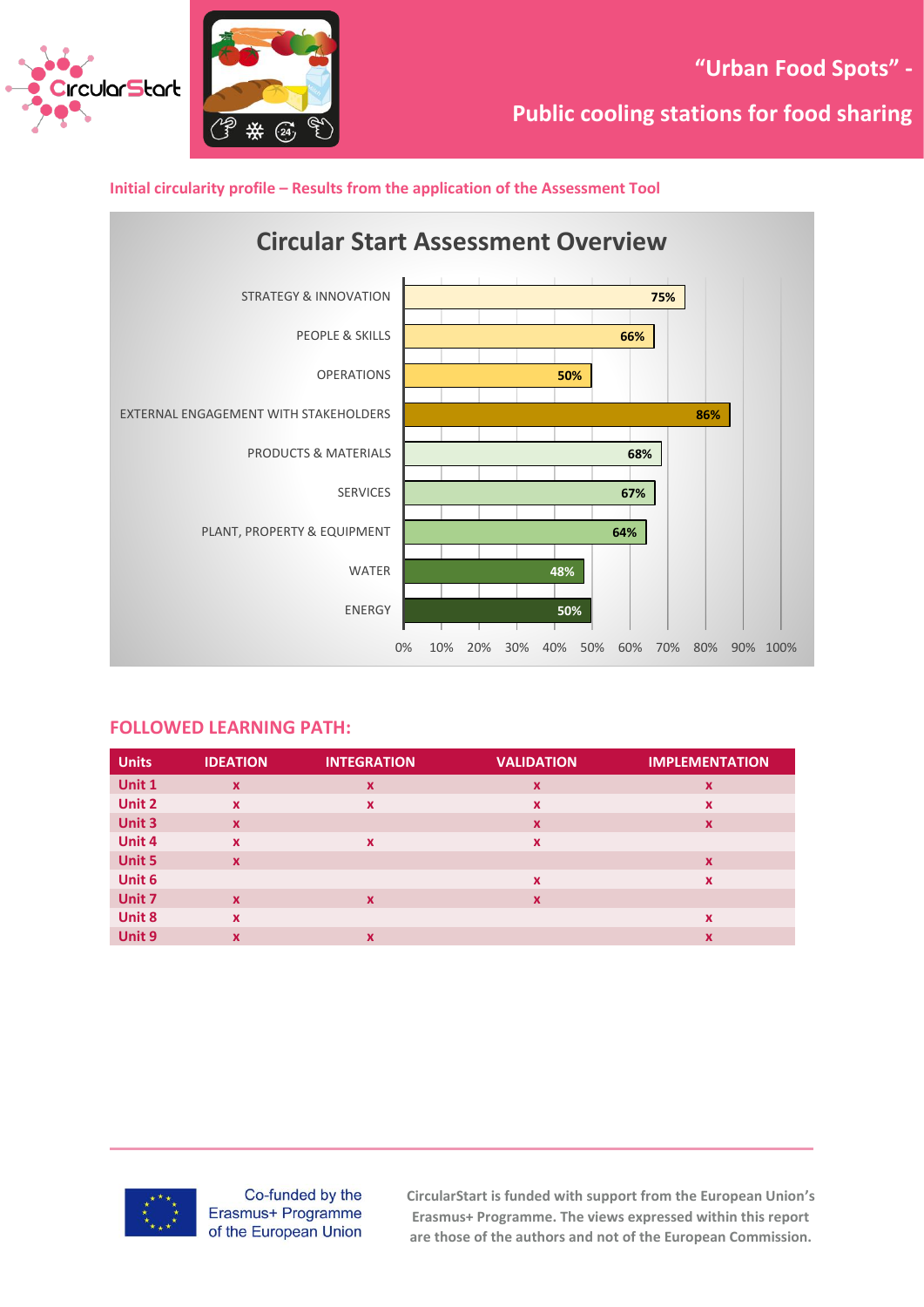



**Public cooling stations for food sharing**

#### **FINAL CIRCULAR BUSINESS MODEL:**

**Mission**: Food waste occurs along the whole food supply chain of harvesting, production, trade and consumption and is a global phenomenon. FAO data indicates that about one third of the world food production is either thrown away or lost which sums up to 1.3 billion tons of food lost or wasted annually. Global trends towards urbanisation, population growth, scarcity of arable land etc. deepen the need for innovative systems to close the link between surplus of food and demand for food on the other hand. Even successfully established initiatives for food sharing like public fridges or food banks reach the target groups only to a limited extent due to restricted access regarding the opening hours or income, leaving a high potential of food still wasted in residual waste of households or supermarkets. To fill the gap, the development of a city-wide, user-friendly and safe offer to share food on a local level has been initiated: UrbanFoodSpots.

Additionally, we want to look at our own resource flows, specifically energy and water. The use of solar energy for our cooling facilities and collection of wastewater on-site, can help us achieve our circularity goals and self-set standards.

**Vision**: UrbanFoodSpots aim at the reduction of food waste by providing a food sharing system for urban areas. UrbanFoodSpots are units combining a cooling facility with an information system which

- will be an attractive, low-level system for passing on food
- will enable safe and secure food sharing suitable to the needs of various user groups
- will allow for food sharing up to 24 hours a day
- impose as low restrictions as possible on the users
- will offer trainings for safe food sharing
- will be located in urban areas
	- can be integrated in buildings of interested institutions or can be used in public space.

Embedded into the urban infrastructure, the UrbanFoodSpots can on top of its core purpose act as motivators for discussions about current topics surrounding our food value chain and raise awareness of failings and potential of our agriculture- and food-systems.

**Values**: UrbanFoodSpots offer physical and virtual opportunities for food sharing and activities for networking, involvement and discussion. One overall aim of the business idea is to raise and propose the fading value of food and the change of business and consumer patterns with the installation of urban cooling stations. UrbanFoodSpots offer benefits in all three dimensions of sustainability, e.g. saving resources or reducing waste deposit costs in the retail sector and economic benefits for the users. Social responsibility becomes a clear and very practical connotation when addressing the topic of food waste. The benefit for the target groups can be described as follows:

- Persons with high risk of poverty receive safe food for free without social marginalisation
- Promotion of community building by establishing local centres for food sharing activities
- Food industry and food trade save disposal costs and assume social responsibility
- Politics and administration are supported in reaching the aim of waste reduction
- Waste reduction and an efficient use of resources result in benefits for economy
- food sharing as socially acceptable activity and enhancing the value of food



Co-funded by the Erasmus+ Programme of the European Union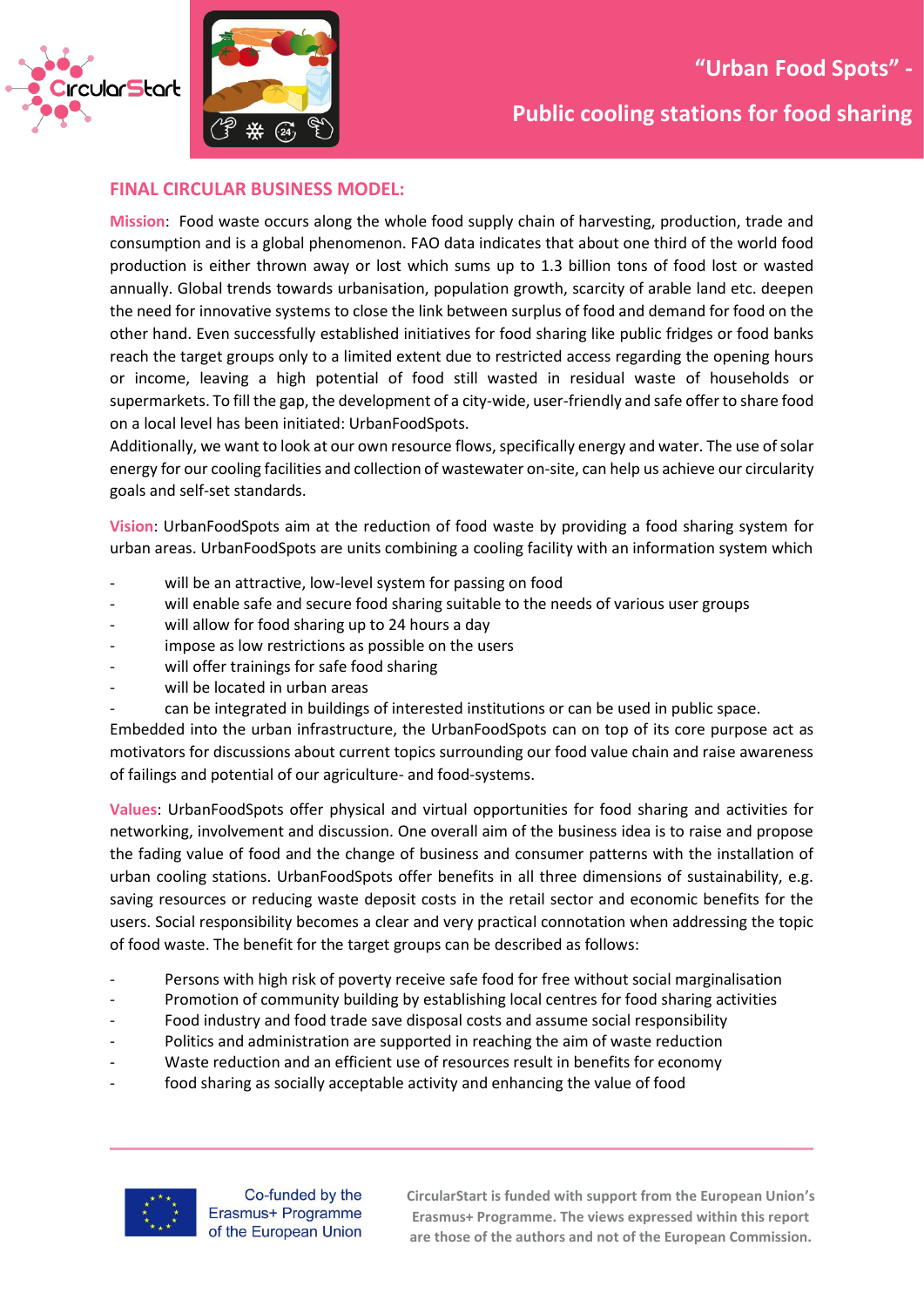



# **"Urban Food Spots" -**

## **Public cooling stations for food sharing**

| <b>KEY PARTNERS</b>                                                                                                                                                                                                                                                                                                                                                                                                                                                                                                                                                                                                                                                                                                                                                                                                                                                                                                                                                                                                 | <b>MORK</b><br><b>KEY ACTIVITIES</b>                                                                                                                                                                                                                                                                                                                                                                                                                                                                                                                                                                                                                                                                                                                                                                                                                                                                                                                                                                                                                                                                                                                                                                                                                                                                                                          | VALUE<br>᠊ᠡᠣ<br><b>PROPOSITION</b>                                                                                                                                                                                                                                                                                                                                                                                                                                                                                                                                                                                                                                                                                                                                                                                                                                                                                                                                                                                                                         | <b>CUSTOMER</b><br><b>RELATIONSHIPS</b>                                                                                                                                                                                                                                                                                                                                                                                                                                                                                                                                                                                                                                                                                                                                                                                                                                                                                                                                                                                                                                                                                            | r<br>Im<br><b>CUSTOMER</b><br><b>SEGMENTS</b>                                                                                                                                                                                                                                                                                                                                                                                                                                                                                                                                                                                                                                                                                                                                                  |
|---------------------------------------------------------------------------------------------------------------------------------------------------------------------------------------------------------------------------------------------------------------------------------------------------------------------------------------------------------------------------------------------------------------------------------------------------------------------------------------------------------------------------------------------------------------------------------------------------------------------------------------------------------------------------------------------------------------------------------------------------------------------------------------------------------------------------------------------------------------------------------------------------------------------------------------------------------------------------------------------------------------------|-----------------------------------------------------------------------------------------------------------------------------------------------------------------------------------------------------------------------------------------------------------------------------------------------------------------------------------------------------------------------------------------------------------------------------------------------------------------------------------------------------------------------------------------------------------------------------------------------------------------------------------------------------------------------------------------------------------------------------------------------------------------------------------------------------------------------------------------------------------------------------------------------------------------------------------------------------------------------------------------------------------------------------------------------------------------------------------------------------------------------------------------------------------------------------------------------------------------------------------------------------------------------------------------------------------------------------------------------|------------------------------------------------------------------------------------------------------------------------------------------------------------------------------------------------------------------------------------------------------------------------------------------------------------------------------------------------------------------------------------------------------------------------------------------------------------------------------------------------------------------------------------------------------------------------------------------------------------------------------------------------------------------------------------------------------------------------------------------------------------------------------------------------------------------------------------------------------------------------------------------------------------------------------------------------------------------------------------------------------------------------------------------------------------|------------------------------------------------------------------------------------------------------------------------------------------------------------------------------------------------------------------------------------------------------------------------------------------------------------------------------------------------------------------------------------------------------------------------------------------------------------------------------------------------------------------------------------------------------------------------------------------------------------------------------------------------------------------------------------------------------------------------------------------------------------------------------------------------------------------------------------------------------------------------------------------------------------------------------------------------------------------------------------------------------------------------------------------------------------------------------------------------------------------------------------|------------------------------------------------------------------------------------------------------------------------------------------------------------------------------------------------------------------------------------------------------------------------------------------------------------------------------------------------------------------------------------------------------------------------------------------------------------------------------------------------------------------------------------------------------------------------------------------------------------------------------------------------------------------------------------------------------------------------------------------------------------------------------------------------|
| <b>Potential partners:</b><br>Food retailers, wholesalers, schools,<br>kindergartens, bakeries, refrigeration<br>equipment companies (use and repair<br>of old and defective devices), city<br>administration (parking spaces),<br>recycling - compost, urban gardening<br>platforms? Fruit and vegetables)<br>The role of customers as<br>consumers and suppliers:<br>Citizens of the area around the UFS<br>benefit from free, quaranteed fresh<br>food, as well as the possibility to hand<br>in leftover food after celebrations,<br>before vacation and in everyday life;<br>could also be integrated into the<br>control system of best before dates<br>and edibility.<br>In order to have more control over<br>issues of hygiene and edibility of<br>the passed on products, we<br>decided to focus on businesses<br>and organizations as suppliers.<br>While people may be able to share<br>food via our platform in the<br>future, their<br>role<br>will<br>be<br>consumers only for the initial<br>phase. | Key activities:<br>Acquisition of project partners and<br>discussions with potential consumers<br>and suppliers; Testing for accessibility<br>and inclusion; Use / acquire expertise<br>on leftover food and recycling: Which<br>organizations have a particularly high<br>number of leftovers? In what form are<br>free groceries particularly in demand<br>(especially in the UFS system) ?; Are<br>there emotional barriers to accepting<br>free groceries? Can you counteract this<br>with the right messaging?<br>Possible negative effects:<br>power consumption -> solar panels ?;<br>inedible food -> meticulous examination<br>!; unwanted legitimation of food surplus<br>and food waste -> correct framing<br>趣<br><b>KEY RESOURCES</b><br>œ<br><b>Resources:</b><br>Refrigerators, electricity, food, parking<br>software<br>developers<br>spaces,<br>and<br>maintenance, hardware construction and<br>maintenance, solar energy ?, food must<br>be edible and not otherwise usable (no<br>like<br>models<br>competition<br>to<br>"toogoodtogo"); Recycling of refrigeration<br>equipment.<br>One key resource we only got aware<br>of recently was the trust of suppliers<br>and in particular our customers.<br>Without them trusting the products<br>and our processes, our key activities<br>and goals will not be fulfilled. | <b>Goals and created values:</b><br>Reduction of food waste, social factor<br>by lightening the financial burden for<br>food for families etc., raising awareness<br>of food overproduction and general<br>surplus, financial income<br>through<br>potential<br>UFS,<br>advertising<br>to<br>appreciation of food to which no direct<br>financial value is tied; Set quantifiable<br>goals to track performance: How many<br>kg of food should be put back into<br>circulation in what time? Reached<br>partners and customers, keep the<br>energy consumption of the cooling<br>systems low -> kWH target?<br><b>Various purposes:</b><br>Free food, recycling of surplus food,<br>social meeting point, exchange on<br>topics related to food (production,<br>waste, price & taxes, environmental<br>factors, working conditions) - Can be<br>enjoyed through room design,<br><b>Possible competition:</b><br>"togoodtogo",<br>dumpster,<br>vending<br>machines?<br>Competitive<br>factor:<br>$\sim$<br>unsalable residual masses<br>can be<br>attached. | <b>Customer relationship:</b><br>virtual exchange between customer and<br>operator, possible newsletters<br>notifications, notifications adjustable<br>when the product you are looking for is<br>available ?, target group: families,<br>ecologically<br>conscious<br>students,<br>consumers, low-income households,<br>Customers actively<br>expand<br>the<br>circularity of food through their activity<br>as suppliers and consumers. The 'use<br>phase' is extended and the food is given<br>the potential for full utilization.<br><b>CHANNELS</b><br>The supply chain for UFS needs to be<br>built from the ground up, which is a<br>challenge and an opportunity at the<br>same time. The legal basis for the use<br>of food from the supermarkets etc., in<br>order to give it away free of charge, who<br>would be liable and how and whether<br>this liability can be suspended by a<br>declaration by the user would have to be<br>checked.<br>With reverse logistics, food supply<br>chains could be checked and waste<br>along the supply chain could be<br>minimized, and potential for UFS could<br>be discovered. | Our customers need to see value<br>behind the food even though they have<br>monetary<br>reference value.<br>no<br>"Refrigerator effect", drinks yes / no ?,<br>communication not "free groceries",<br>but something like "participating in a<br>better food cycle", the aim is to have<br>many light users in order to serve a<br>wide range of customers and bring as<br>much food as possible back into<br>circulation, key customers would be<br>lower income → social value creation.<br>One of our key goals is making the<br>UrbanFoodSpots barrier-free and<br>give everybody the chance to<br>partake in the food-sharing<br>platform. Thus, when opening our<br>first UrbanFoodSpot, we need to<br>keep all possible barriers in mind,<br>and work specifically to eliminate<br>them. |
| <b>COSTS</b>                                                                                                                                                                                                                                                                                                                                                                                                                                                                                                                                                                                                                                                                                                                                                                                                                                                                                                                                                                                                        |                                                                                                                                                                                                                                                                                                                                                                                                                                                                                                                                                                                                                                                                                                                                                                                                                                                                                                                                                                                                                                                                                                                                                                                                                                                                                                                                               |                                                                                                                                                                                                                                                                                                                                                                                                                                                                                                                                                                                                                                                                                                                                                                                                                                                                                                                                                                                                                                                            | <b>REVENUES</b>                                                                                                                                                                                                                                                                                                                                                                                                                                                                                                                                                                                                                                                                                                                                                                                                                                                                                                                                                                                                                                                                                                                    |                                                                                                                                                                                                                                                                                                                                                                                                                                                                                                                                                                                                                                                                                                                                                                                                |
|                                                                                                                                                                                                                                                                                                                                                                                                                                                                                                                                                                                                                                                                                                                                                                                                                                                                                                                                                                                                                     | Reduction of eco-social production costs along the food value chain. Social profit indirect. Screens<br>instead of posters for advertising - what is more sustainable in the long term? Running costs could<br>be financed sustainably through advertising income, project partners and project funding; Can<br>UFS be a franchise system? - Infrastructure for residential buildings - e.g. in the courtyard.                                                                                                                                                                                                                                                                                                                                                                                                                                                                                                                                                                                                                                                                                                                                                                                                                                                                                                                                |                                                                                                                                                                                                                                                                                                                                                                                                                                                                                                                                                                                                                                                                                                                                                                                                                                                                                                                                                                                                                                                            | Job creation; UFS as a desirable infrastructure with seating and as a public place to linger,<br>exchange and as an incentive to create local meeting points, composting of food waste, added<br>value for urban gardening associations, theoretically possible application in all urban areas with<br>excess food -> there is potential for scaling                                                                                                                                                                                                                                                                                                                                                                                                                                                                                                                                                                                                                                                                                                                                                                               |                                                                                                                                                                                                                                                                                                                                                                                                                                                                                                                                                                                                                                                                                                                                                                                                |

#### **WHICH ELEMENTS/CHARACTERISTICS OF THE BUSINESS IDEA/MODEL WHERE IMPROVED THANKS TO THE CIRCULARSTART MATERIALS?**



- + **Vision**: look at energy and water resource flows more thoroughly. offer solutions and ways of resource reduction. Think of throughput increase and user frequency.
- + **Mission**: Additional purpose as awareness creating force.
- + **Key partners**: In order to have more control over issues of hygiene and edibility of the passed on products, we decided to focus on business partners as suppliers. While people my be able to share food via our platform in the future, their role will be consumers (takers) only for the initial phase.
- + **Customer Segments:** one of our main goal is to reach various target groups and design the UrbanFoodSpots barrier-free.When opening our first UrbanFoodSpot we need to keep all sorts of potential barriers in mind and work specificall on eliminating them.



Co-funded by the Erasmus+ Programme of the European Union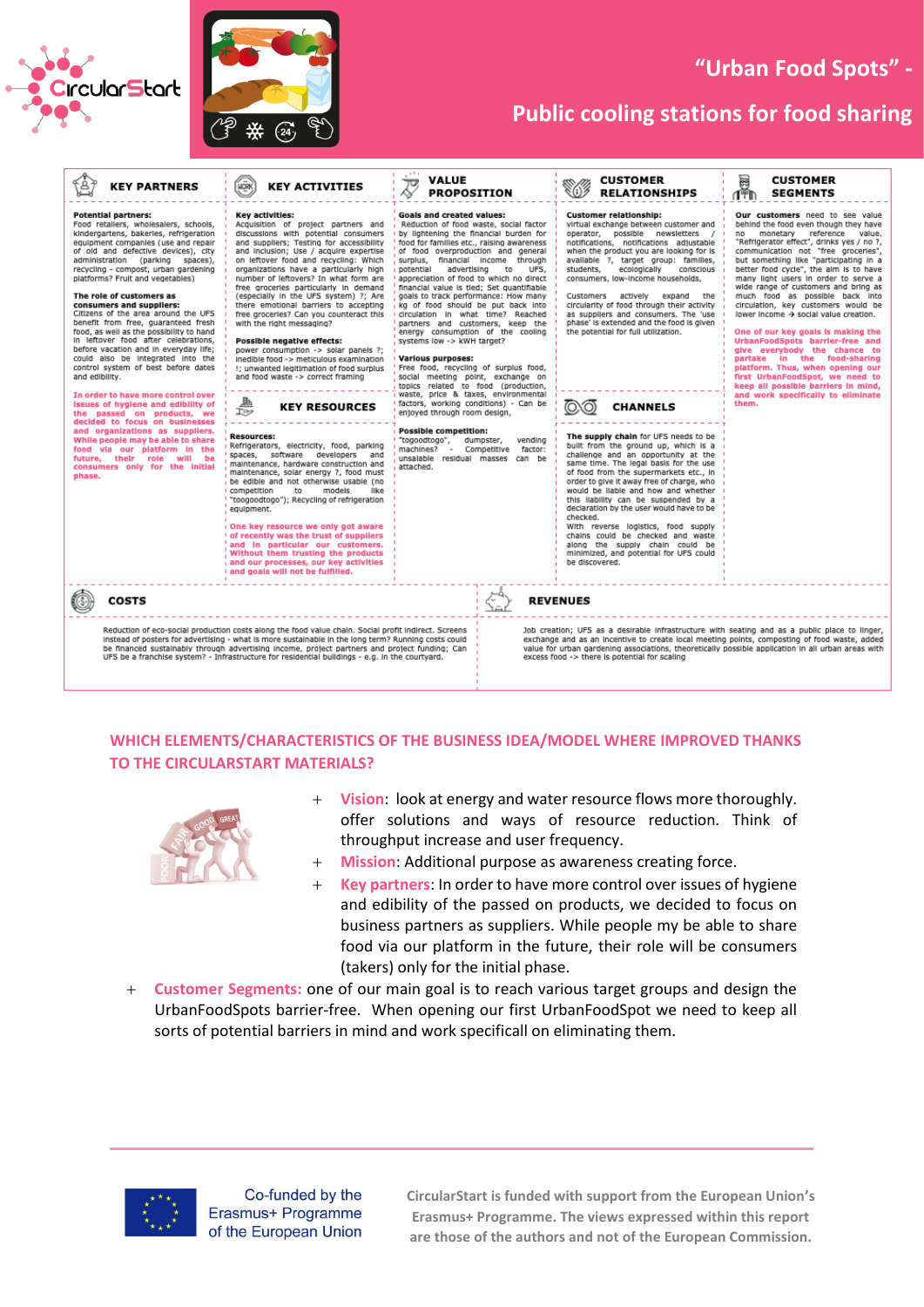

- + The CircularStart materials gave fresh input on every step of the way, and made us look more closely into the different sections and stages of our project plan. Starting with the expansion of stakeholders over the possible addition of a wastewater collection facility on-site, Circular Start helped to uncover some of our blind spots and helped make our project plan comprehensive and aligned with our vision.
- + Trust is a very essential ingredient for the successful operation of the cooling stations.

#### **Resulting circularity profile – Results from the application of the Assessment Tool**



#### **NEXT STEPS**

| <b>WHAT</b>            | <b>WHEN</b>         | <b>HOW</b><br>(People, Resources needed)                                          | <b>POSSIBLE DIFFICULTIES?</b>                   |
|------------------------|---------------------|-----------------------------------------------------------------------------------|-------------------------------------------------|
| <b>Find funding</b>    | Oct-Dec 2021        | Project-Lead: 1 person ca. 5<br>hours a week                                      | Niche Project                                   |
| <b>Find spaces</b>     | Dec 2021 - Feb 2022 | Project-Lead: 1 person ca. 5<br>hours per week                                    | Fear of attracting the<br>"wrong" crowds        |
| <b>Find partners</b>   | Nov 2021 - Feb 2022 | Project-Lead: 1 person ca. 5<br>hours per week.                                   | Economic return on<br>investment may be missing |
| <b>Build prototype</b> | Mar 2022- Aug 2022  | Hired engineer: 10 hours per<br>week-1 person or separated<br>amongst more people | Must be modular for<br>different circumstances. |
| <b>Testing phase</b>   | Aug 2022- Nov 2022  | At least 3 people: 1 engineer, 1<br>food manager & 1 project lead                 | Lack of interest from the<br>target communities |



Co-funded by the Erasmus+ Programme of the European Union